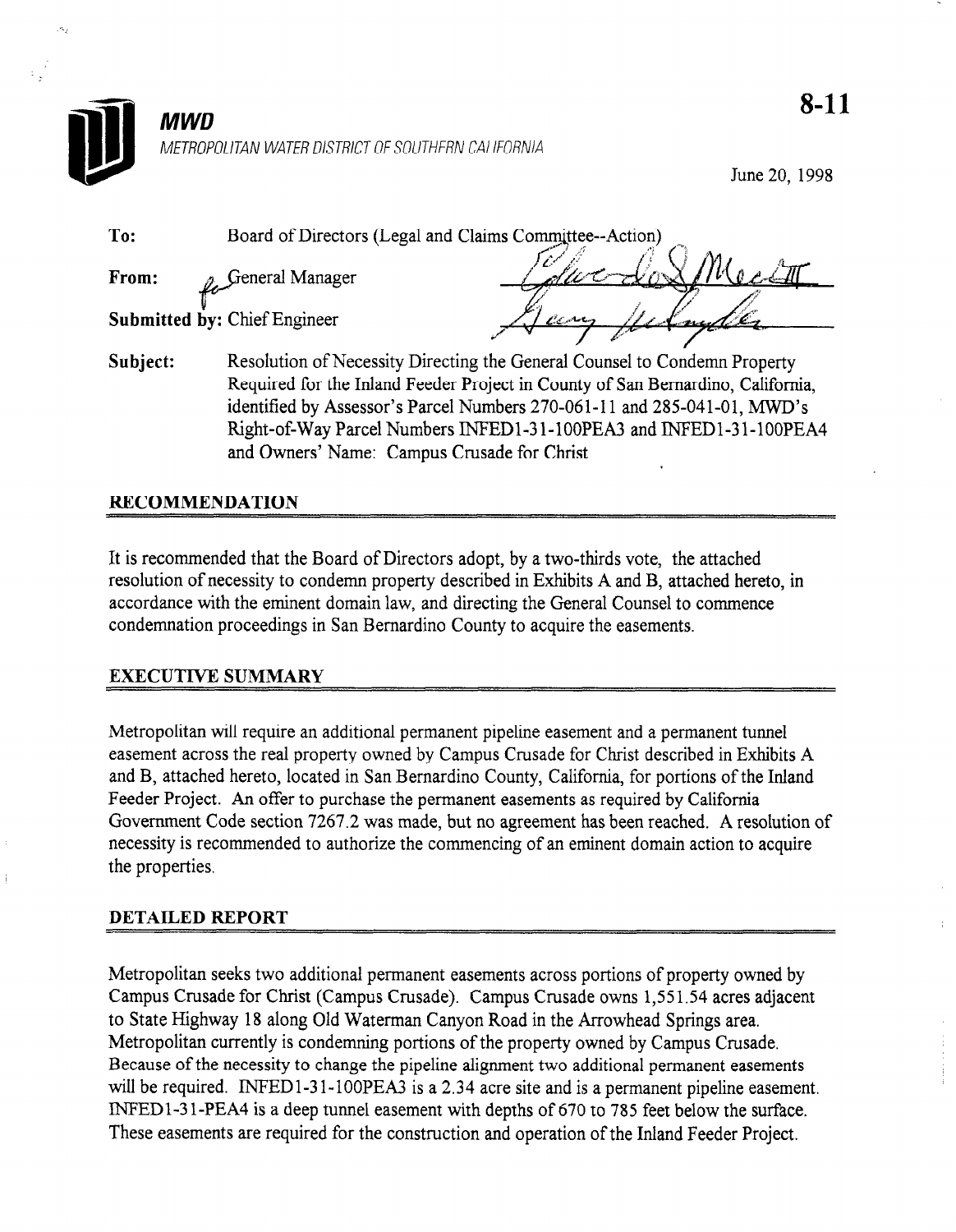۸J.

The pipeline easement (INFEDl-3 l-lOOPEA3) has been appraised at \$17,550 and the tunnel easement (INFEDl-3 l-lOOPEA4) has been appraised at \$4,53 1. An offer to purchase the easements has been made to Campus Crusade, but no agreement has been reached for either parcel.

On April 2, 1998, a notice of intention to adopt a resolution of necessity and for an opportunity to appear and be heard before the Special Committee on Real Property Management on April 28, 1998, as to the necessity for the Project and the taking of the easements, were served on the property owner. Thereafter, the hearing was continued to June 2, 1998, and on May 4, 1998, a notice of the continuance of the hearing was served on the property owner. Campus Crusade's counsel, Justin McCarthy, responded and addressed the Special Committee on Real Property Management as set forth in the attached Summary of Hearing and Recommendation of Special Committee on Real Property Management. The Special Committee voted unanimously to recommend approval of the proposed resolution of necessity.

Transmitted herewith is the form of resolution declaring the necessity of the Project and the acquisition of the easements described in Exhibits A and B, attached thereto, and directing the General Counsel to commence condemnation proceedings in San Bernardino County to acquire the easements.

On February 9, 1993, your Board certified that the Final Environmental Impact Report for the Inland Feeder Project had been completed in compliance with the California Environmental Quality Act (CEQA) and the State Guidelines, and that it had reviewed and considered the information contained in that document. Your action on the subject resolution is therefore in compliance with CEQA. No further environmental documentation or review is necessary for your Board to act on this request.

KS: 10681

Attachment(s)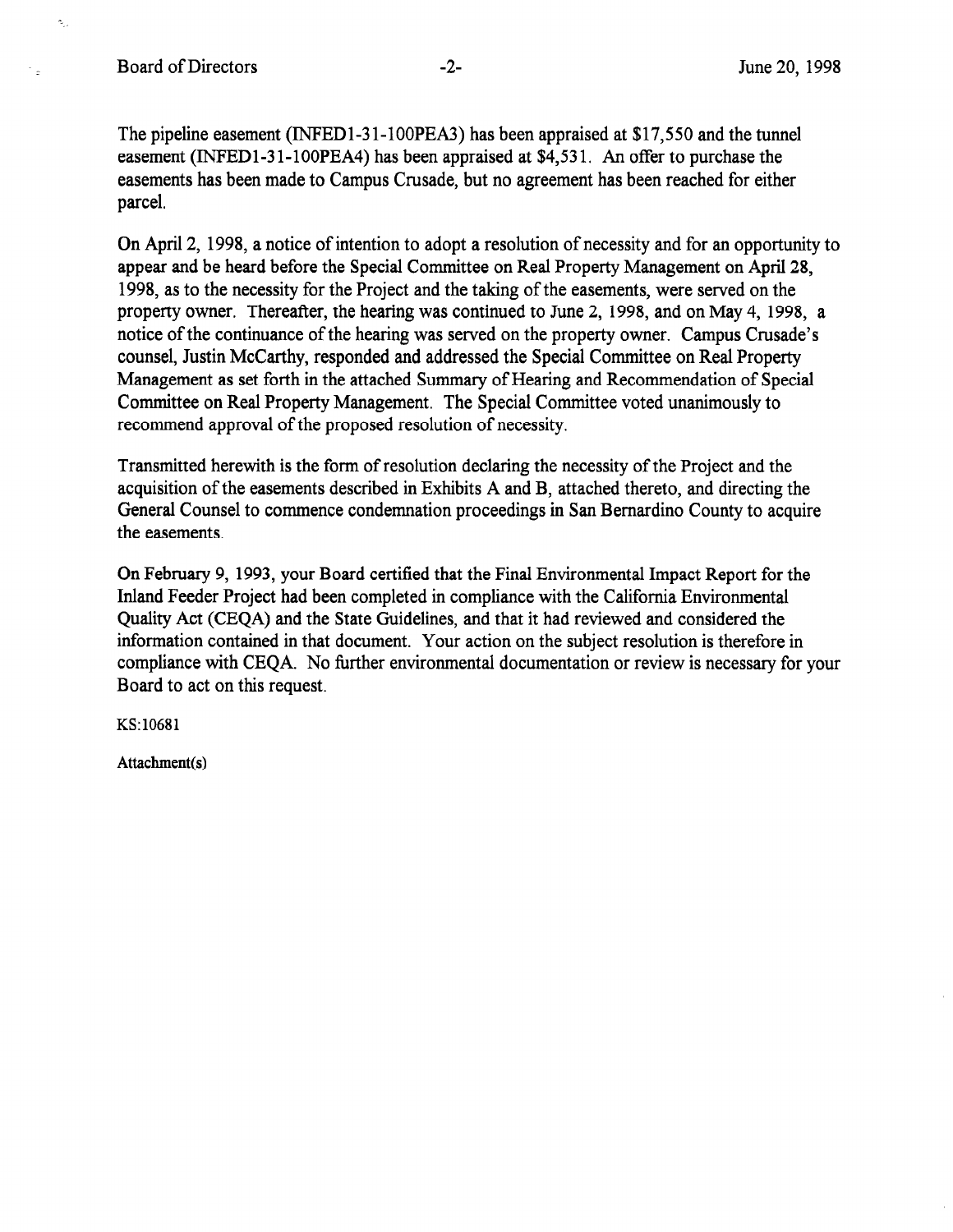# SUMMARY OF HEARING AND RECOMMENDATION OF THE SPECIAL COMMITTEE ON REAL PROPERTY MANAGEMENT REGARDING ADOPTION OF A RESOLUTION OF NECESSITY TO CONDEMN PROPERTY FOR THE INLAND FEEDER PROJECT

On June 2, 1998, at the offices of The Metropolitan Water District of Southern California, located at 350 South Grand Avenue, Los Angeles, California 90071, Room 3 11, a hearing was held by the Special Committee on Real Property Management of the Board of Directors, Committee Chairman Jerry Ring presiding. The Committee was called to order and a quorum was present.

Senior Deputy General Counsel Lauren R. Brainard made a presentation to the Committee regarding the Inland Feeder Project and the need for the subject property, two easements, one tunnel and the other pipeline. Reference was made to a Board Letter of May 11, 1998, setting forth the details of the project and the needed subject property. Mr. Brainard explained that the Committee's function was twofold, to hold a public hearing on the subject resolution of necessity and to make a recommendation to the Board regarding the adoption of the subject resolution of necessity.

Mr. Brainard advised the Committee that the parcels, which are the subject of the hearing, are additions to the take required from the owner, Campus Crusade for Christ. Mr. Brainard explained that the reason for the additional take is a realignment of the Arrowhead East and Arrowhead West Tunnels, from a more southerly route to a more northerly route, at the request of the United States Forest Service and Bureau of Indian Affairs. This realignment, in fact, is the alignment provided for in the original environmental impact report for the project. Mr. Brainard explained that the parcels here under consideration are located in San Bernardino County in the Waterman Canyon area and consist of a deep tunnel easement, some 600 to 700 feet underground, to be included in the Arrowhead East Tunnel, and a pipeline easement adjacent to the east portal of the Arrowhead West Tunnel.

Mr. Brainard continued in response to a question, that it was anticipated that during the course of the already existing litigation, the Complaint would be amended to include this additional property, but that the precise procedures to be followed would be up to Mr. Bley, Metropolitan's outside counsel. He stated that it was expected that during the course of the litigation the parties would work out any needed adjustments for possible excess property taken, but that as for now, the District was merely requesting additional take to meet its realignment needs.

Director Wright asked about the amount of the offers made to purchase the property, as contained in the Board Letter, and Mr. Brainard explained that the amounts offered, \$17,550 for the pipeline easement, and \$4,531 for the tunnel easement, were the amounts provided by the appraiser, and that was what was offered. Director Barbosa asked if this the property with regard to which Engineering requested pre-purchasing some pipe to get the construction going so we could assess the consequential damages or the impact damages. Mr. Brainard affirmed that this was the case. Director Brick then asked why the Forest Service and Bureau of Indian Affairs had requested going back to the original environmental impact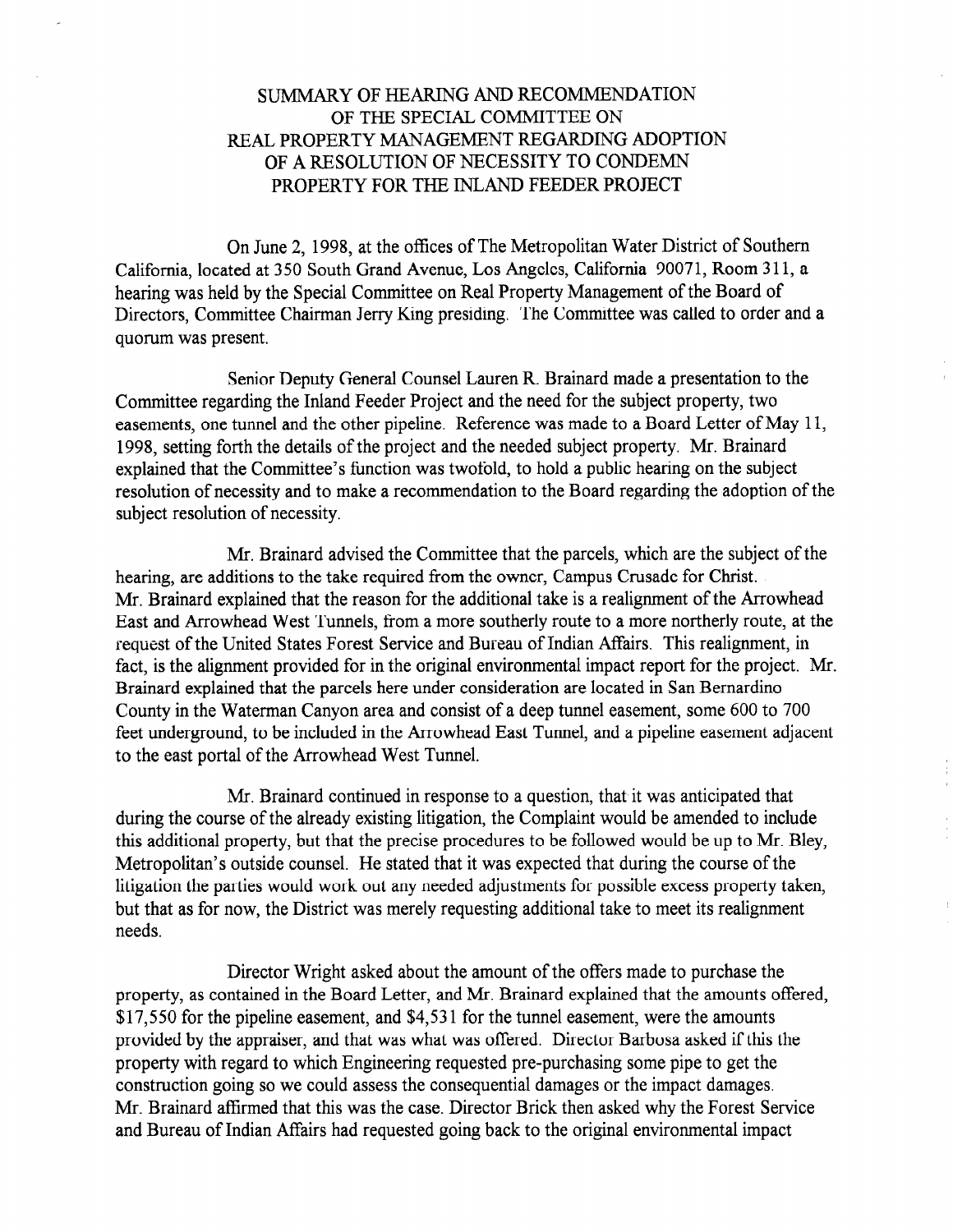report alignment. Mr. Brainard stated that the San Manuel Indian Reservation had expressed concern concerning groundwater impacts to its well water system and had demanded the change.

Justin McCarthy, of Redwine & Sherrill, an attorney for the property owner, Campus Crusade for Christ, stated his objections to the resolution on procedural grounds. He stated that if he had known the District's intent was to amend the existing complaint, he would not have appeared, but stated his concern that the appropriate way to proceed was to amend the existing resolution of necessity. He conceded that the District had the unquestioned power to exercise the privilege of eminent domain and take these parcels. Mr. McCarthy further stated that he had offered to stipulate to the additional take for attorney's fees of \$17,000, but that the District had refused that offer.

Director Barbosa, stating that nothing the property owner had presented goes to the issues appropriately before the Committee, moved for the adoption of the proposed resolution of necessity, and Director Miller seconded it. The Committee voted unanimously to recommend approval of the proposed resolution of necessity.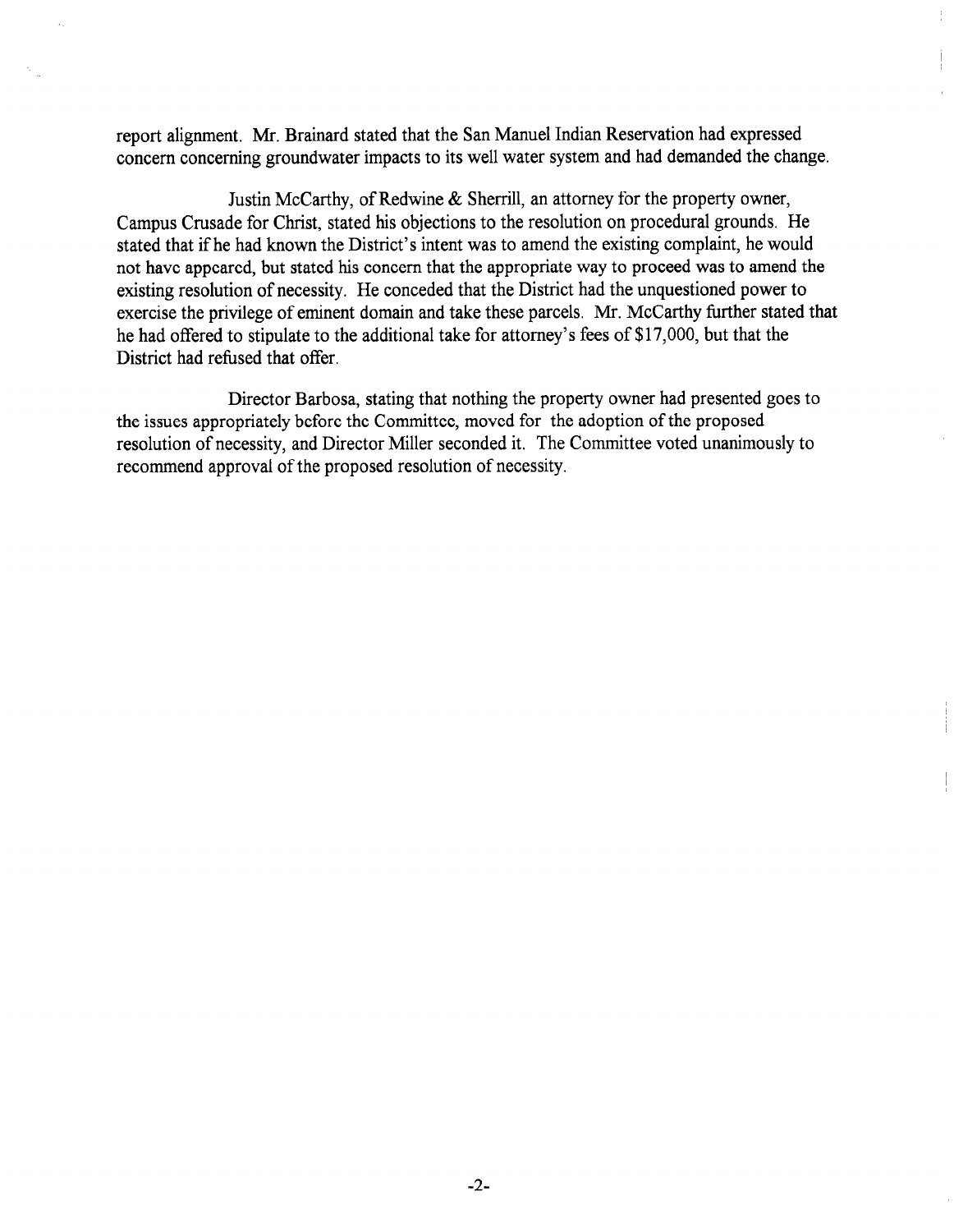## **RESOLUTION**

# A RESOLUTION OF THE BOARD OF DIRECTORS OF THE METROPOLITAN WATER DISTRICT OF SOUTHERN CALIFORNIA DIRECTING THE CONDEMNATION OF CERTAIN PROPERTY SITUATED IN THE COUNTY OF SAN BERNARDINO (INLAND FEEDER PROJECT)

BE IT RESOLVED by the Board of Directors of The Metropolitan Water District of Southern California (the "District").

Section 1. The District's Board hereby finds and determines that the public interest and necessity require, for public use, the construction, operation and maintenance of water conveyance facilities ("Inland Feeder Project") in the County of San Bernardino for the transportation and distribution of water for use within the District's boundaries and that certain properties situated in the County of San Bernardino are necessary therefor.

Section 2. The permanent easements to be acquired for the public use set forth in section 1, above, consist of the parcels of land described in Exhibits A attached hereto and incorporated herein by reference and shown on Exhibits B attached hereto and incorporated herein by reference. The properties are not located within the District's boundaries.

Section 3. The District's Board hereby declares its intention to acquire the permanent easements described in Exhibits A and B attached, by proceedings in eminent domain as authorized by the Metropolitan Water District Act (Stats. 1969, Ch. 209, as amended).

Section 4. The District's Board hereby finds and determines that the proposed Project is planned or located in the manner that will be most compatible with the greatest public good and the least private injury.

Section 5. The District's Board hereby finds and determines that the permanent easements described in Exhibits A and B attached hereto are necessary for the proposed Project,

Section 6. The District's Board hereby finds and determines that the offer required by Government Code section 7267.2 have been made to the owner of record of the properties described in Exhibits A and B, attached hereto.

Section 7. The District's General Counsel is hereby directed to commence proceedings in the Superior Court of California, County of San Bernardino for the purpose of condemning and acquiring the permanent easements described in Exhibits A and B attached hereto, and to take such steps as may be necessary to secure an order of court permitting the District to take possession of the permanent easements described in Exhibits A and B attached hereto for the uses and purposes herein described. He is authorized to take such actions and steps as he deems necessary in connection with such proceedings, including the amending of the complaint to reduce the extent of the permanent easements to be acquired so as to reduce the compensation payable in the action where such change could not substantially impair the construction and operation of the said public works, and to incur expenses necessary and incidental to the action,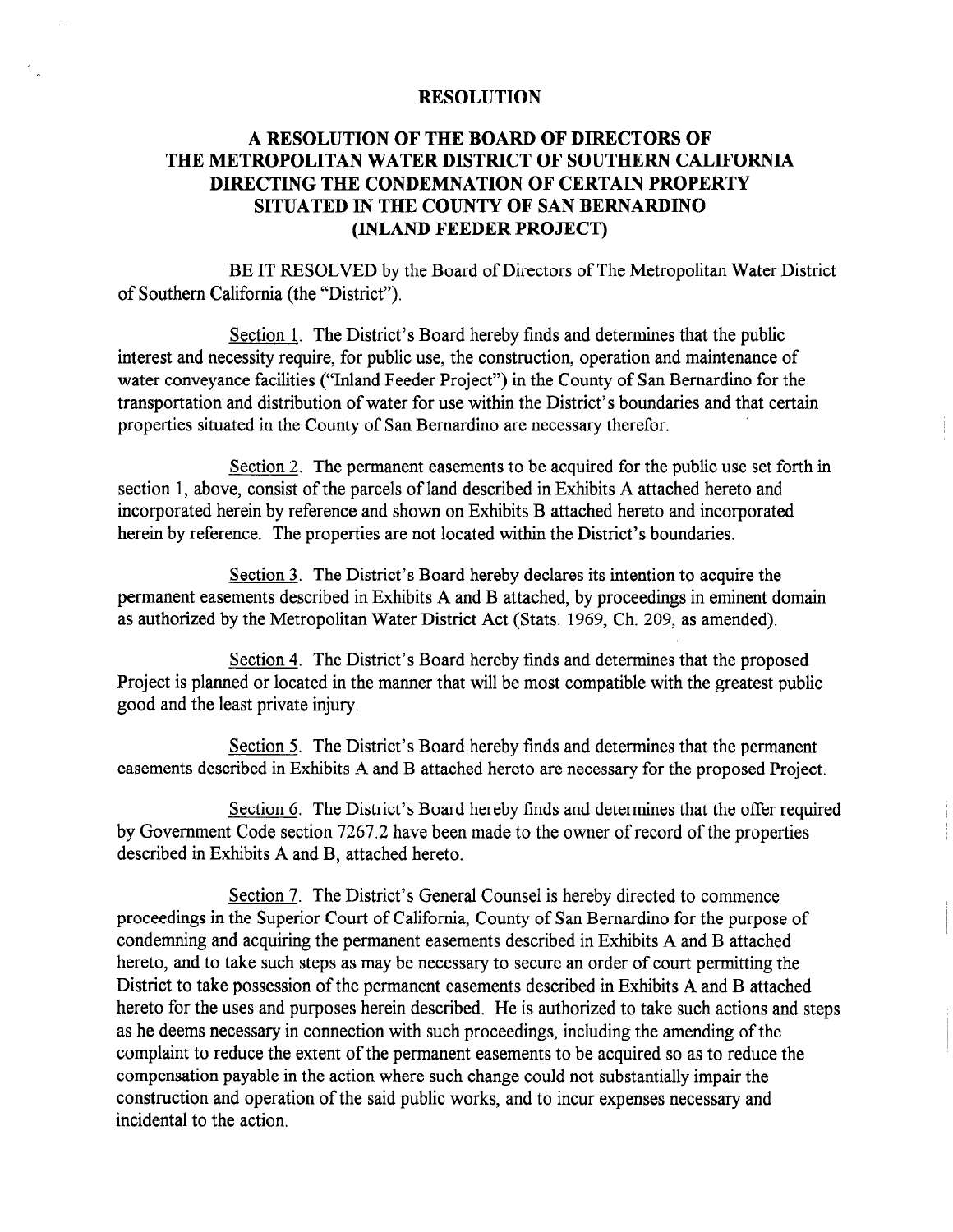I HEREBY CERTIFY that the foregoing resolution was adopted at the meeting of the Board of Directors of The Metropolitan Water District of Southern California held the 14th day of July, 1998, by vote of two-thirds of all its members, and I further certify that the foregoing is a full, true and correct copy of the resolution.

> Executive Secretary The Metropolitan Water District of Southern California

 $\frac{\lambda}{2}$  $\frac{1}{2}$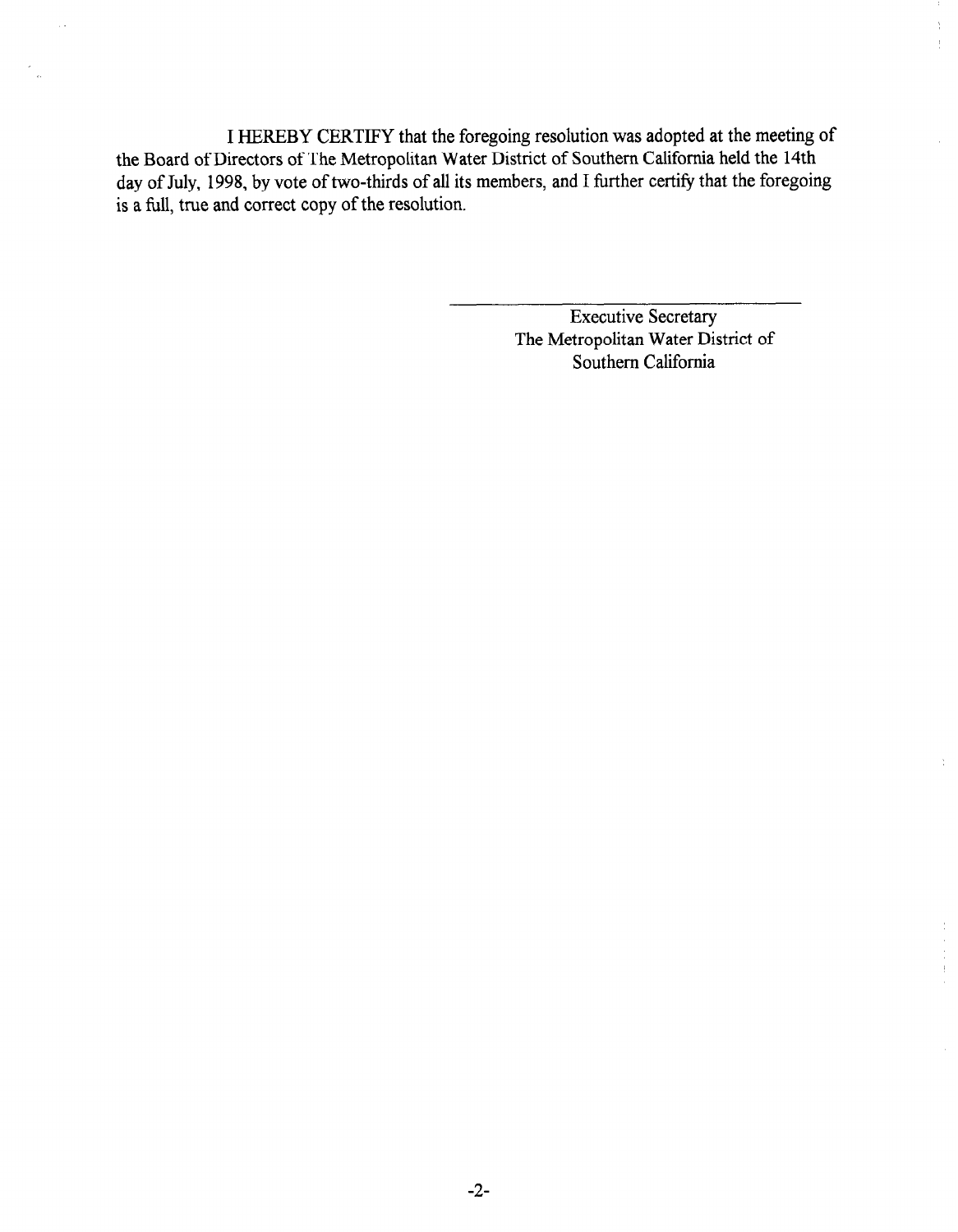# EXHIBIT A

 $\ddotsc$ 

- 1. Permanent easement in the property described as Parcel INFEDl-3 l-lOOPEA3, for the purpose of constructing, reconstructing, maintaining, operating, enlarging, removing, and replacing a line or lines of pipe at any time, and from time to time, for water transportation, with every appendage or structure necessary or convenient to be installed at'any time in connection therewith; subject to the following conditions.
	- A. Owner shall not change the existing grade or otherwise modify the topography of the property affected by this easement without the prior consent of Metropolitan.
	- B. No building or other structure excepting pavement for road use shall be constructed or maintained upon any portion of the easement by Owner.
	- C. Owner shall not plant trees within fifteen (15) feet of the centerline of Metropolitan's pipeline. Trees shall be permitted to be planted and maintained on the remaining portion of the easement, provided, however, that should. Metropolitan require use of the remaining portion of the easement area for replacement, relocation or installation of its pipeline, or for future pipelines, Owner shall remove any such trees at his or her own expense and shall not permit trees to be replanted within fifteen (15) feet of the centerline of Metropolitan's pipeline or pipelines.
	- D. Owner shall retain the right of access over and across the easement area, and Metropolitan shall not unreasonably interfere with such right of access.
- 2. Permanent easement in the property described as Parcel INFED l-3 I-100PEA4, for the purpose of constructing, reconstructing, maintaining, and operating a tunnel for water transportation.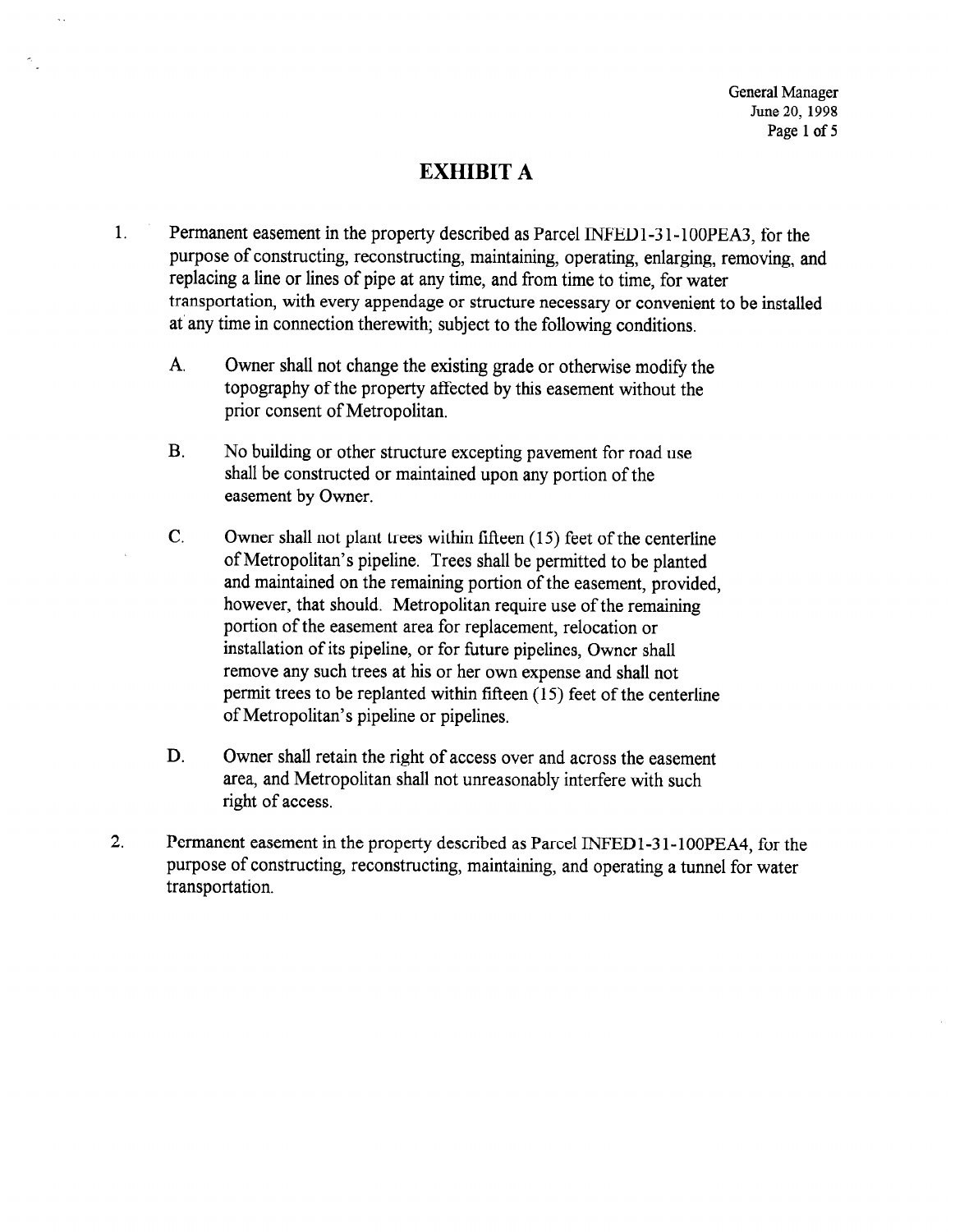General Manager June 20, 1998 Page 2 of 5



9/02/92 BanGW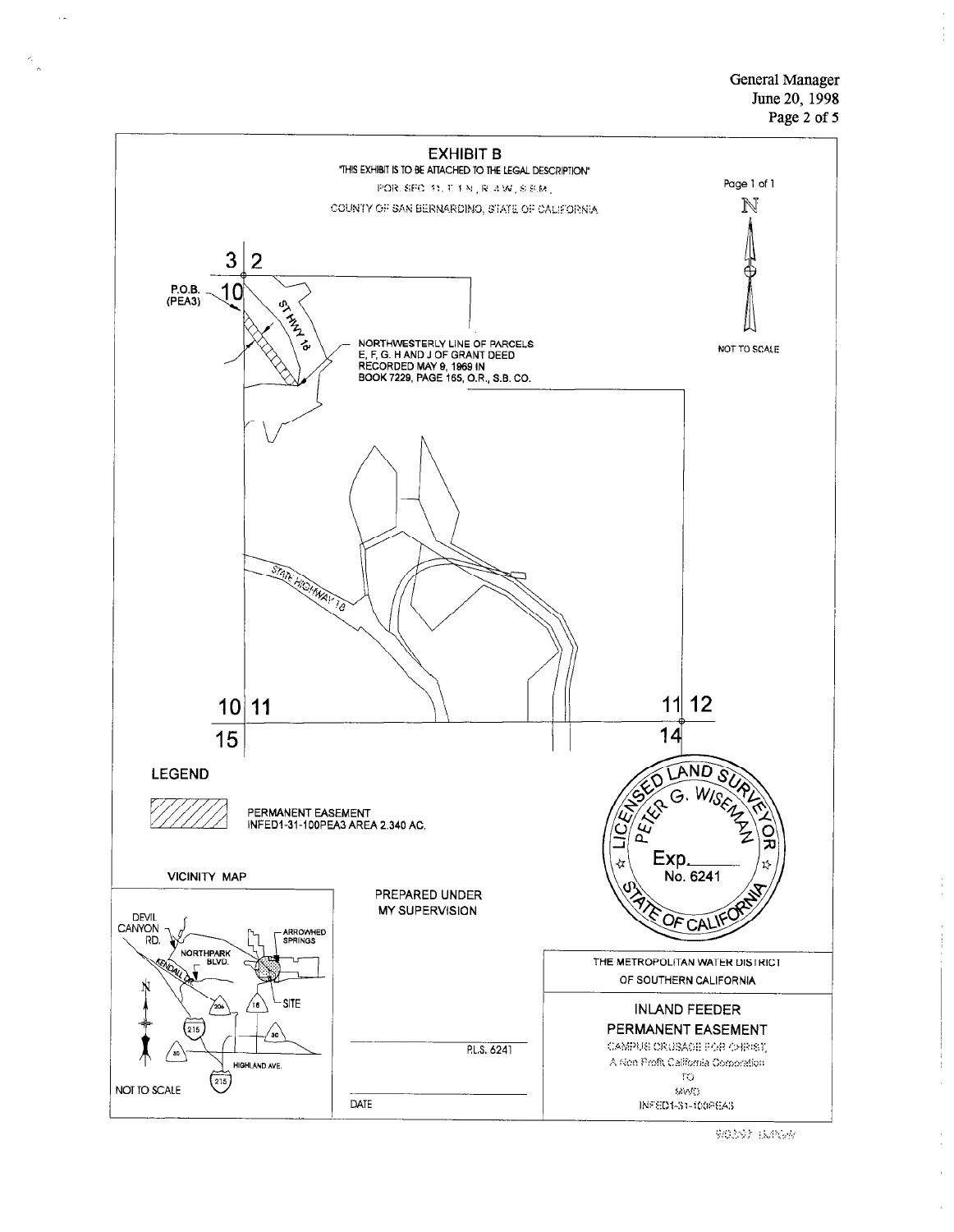General Manager June 20, 1998 Page 3 of 5

#### EXHIBIT A

INFEDl-31-lOOPEA (Permanent Easement) Campus Crusade for Christ a non profit California Corporation

All that portion of Section 11, Township 1 North, Range 4 West, San Bernardino Meridian, in the County of San Bernardino, State of California, described as follows:

Commencing at the northwest corner of said Section 11, said point being a 2" iron pipe with 2" brass disk flush with surface, stamped "San Bernardino County Surveyor" as shown on Amended Record of Survey filed in Book 96, pages 14 through 18, inclusive, of Record of Surveys, in the office of the County Recorder of said County; thence along the west line of said Section 11 S 00° 03' 40" W 395.77 feet to the beginning of a non tangent curve, concave southwesterly, having a radius of 1250.00 feet to which a radial line bears N 48° 57' 55" E and also being the POINT OF BEGINNING; thence southeasterly along the arc of said curve 74.76 feet; thence tangent to said curve S  $37^{\circ}$  36' 28" E 2251.61 feet; thence S  $27^{\circ}$  45' 15" W 41.54 feet; thence S 24° 54' 53" W 70.16 feet; thence N 37° 36' 28" W 2249.39 feet to said west line of Section 11; thence along said west line N 00° 03' 40" E 159.98 feet to the POINT OF BEGINNING.

EXCEPTING therefrom that portion lying southeasterly of the northwesterly line of those certain parcels of land conveyed to the State of California as Parcels "E","F","G","II", and "I" by Grant Deed recorded May 09, 1969 in Book 7229, page 165, of Official Records of said County.

## PREPARED UNDER MY SUPERVISION

Peter G. Wiseman P.L.S. 6241

Date

PGW\p:\..\infed1\31\legal\100pea3.doc

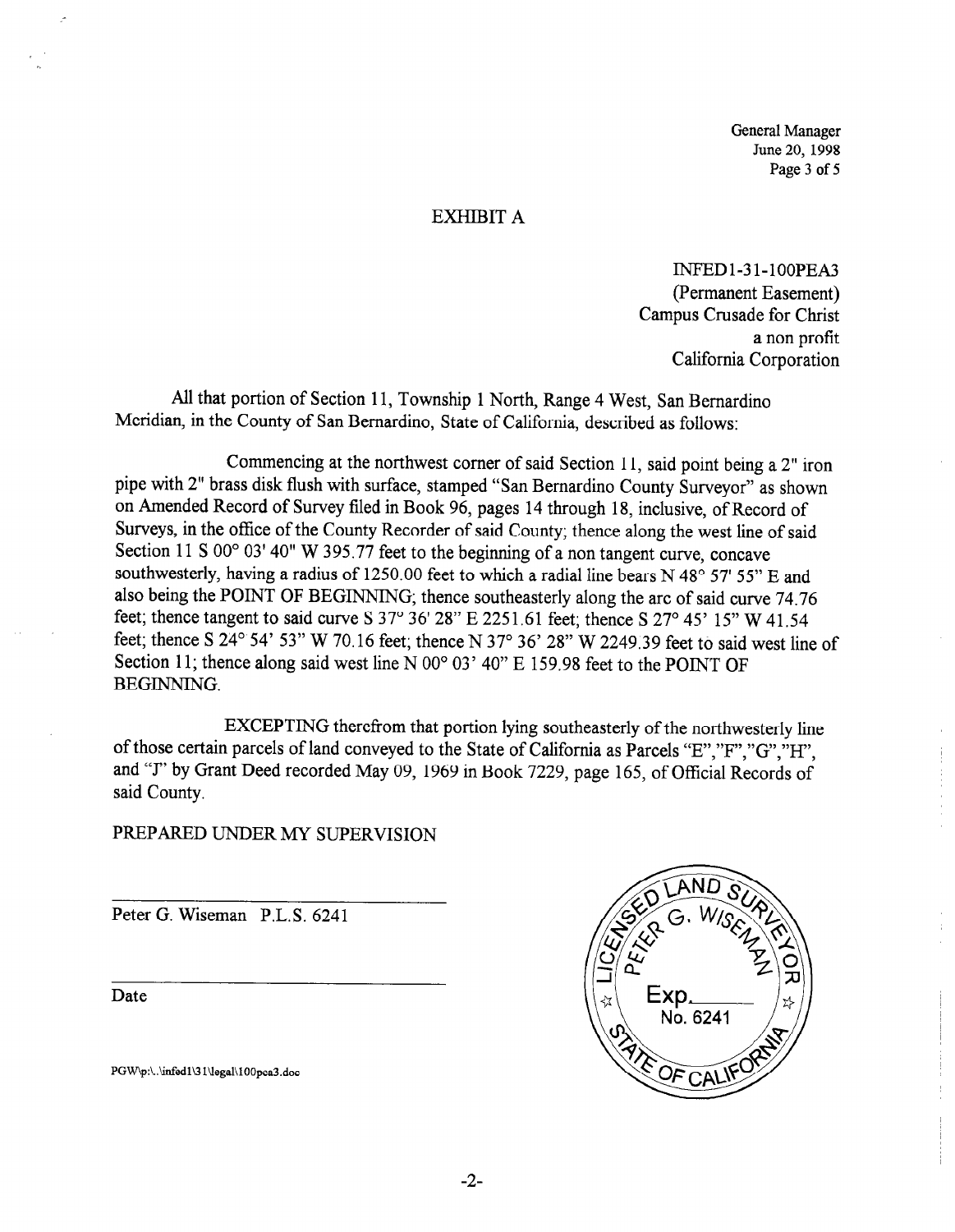General Manager June 20, 1998 Page 4 of 5



 $\frac{1}{2}$ 

7/21/02 BURGAR